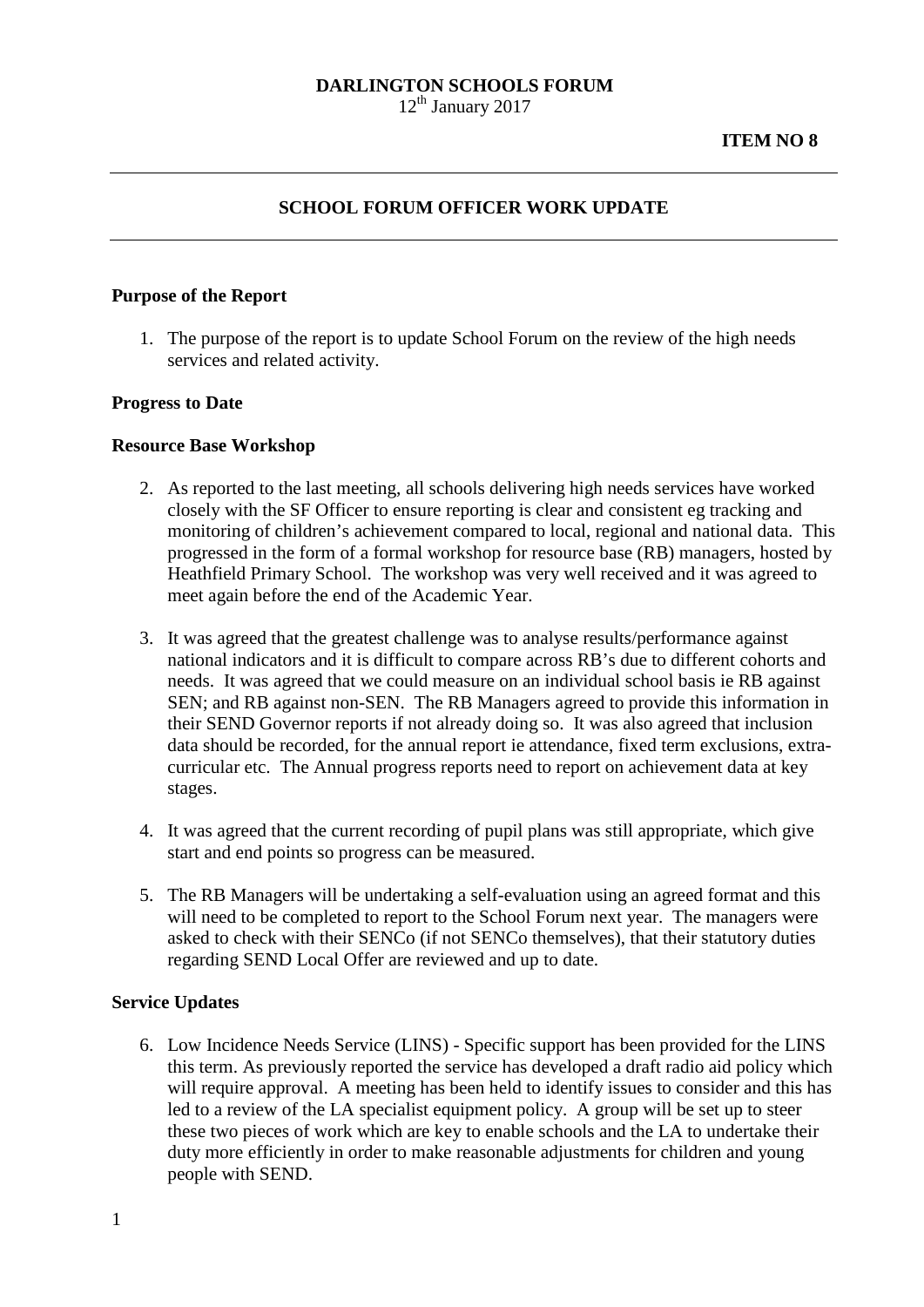- 7. The Beaumont Hill outreach service for cognition and learning financial and resource review has indicated that there is some capacity within staffing. Further work is required in order to identify the needs of schools and in liaison with other services to look at options for best use of resource. This is a priority in the Spring Term in order to evaluate services and to contribute to future planning.
- 8. The Travellers Education and Attainment Service have undertaken a review concentrating on three areas of service delivery in order to evidence impact. This will be further analysed with the Head Teacher.

## **Promoting Children and Young People's Emotional Health and Wellbeing**

- 9. The SF Officer has been supporting Public Health in the implementation of the Future in Mind projects: mental health first aid course, peer support grant funding and mindfulness training for staff and delivery of mindfulness courses to students (see paper presented in March 2016). The total value of the grant that has funded these courses is £151,000.
- 10. The mindfulness programme comprises of four key strands of activity:
	- a 'taster' course
	- an observation course delivered by Mindful Therapies in schools with pupils and observed by staff
	- a personal mindfulness course for staff in Spring Term 2017
	- a'train the trainer' course in Summer Term 2017, in order to allow staff to deliver mindfulness practice in schools

Feedback on the completed courses to date is below.

## Mindfulness Taster Course (completed)

90% of staff completed evaluations on the course:; 94% of staff enjoyed the sessions 60% of staff 'strongly agreed' that they felt more informed about Mindfulness; 35% of staff 'moderately agreed'. 53% of these staff wanted to train in Mindfulness and 41% wanted to know more about Mindfulness. Therefore Mindful Therapies will be offering free attendance to all interested staff at weekly drop in classes.

## Mindfulness Observation Course (completed)

469 children/young people were engaged in the course. 47 staff observed the course run by Mindful Therapies, and are all signed up for an 8 week personal mindfulness course with start dates throughout January and February 2017. Staff are encouraged to ensure they complete all sessions. Staff will then undertake personal mindfulness practice and then will be able to deliver courses in school.

Mental Health First Aid Course - 61 staff from 38 different schools participated in the 2 day course. The 61 attendees are now certified Mental Health First Aiders by MHFA England CIC. The course was well received, participants valued the '3 month pledge' and opportunity to follow-up with the trainer on their commitments. This shows that the training was not stand alone as participants had the confidence that they will be supported to implement the recommendations in school. The networking opportunity allowed schools to discuss best practice and identified some common issues, and themes that schools are struggling with. A full evaluation report will be prepared. An action plan to support schools (subject to budget) in facilitated networking with others and sharing of good practice on what they have done since the training, is being considered.